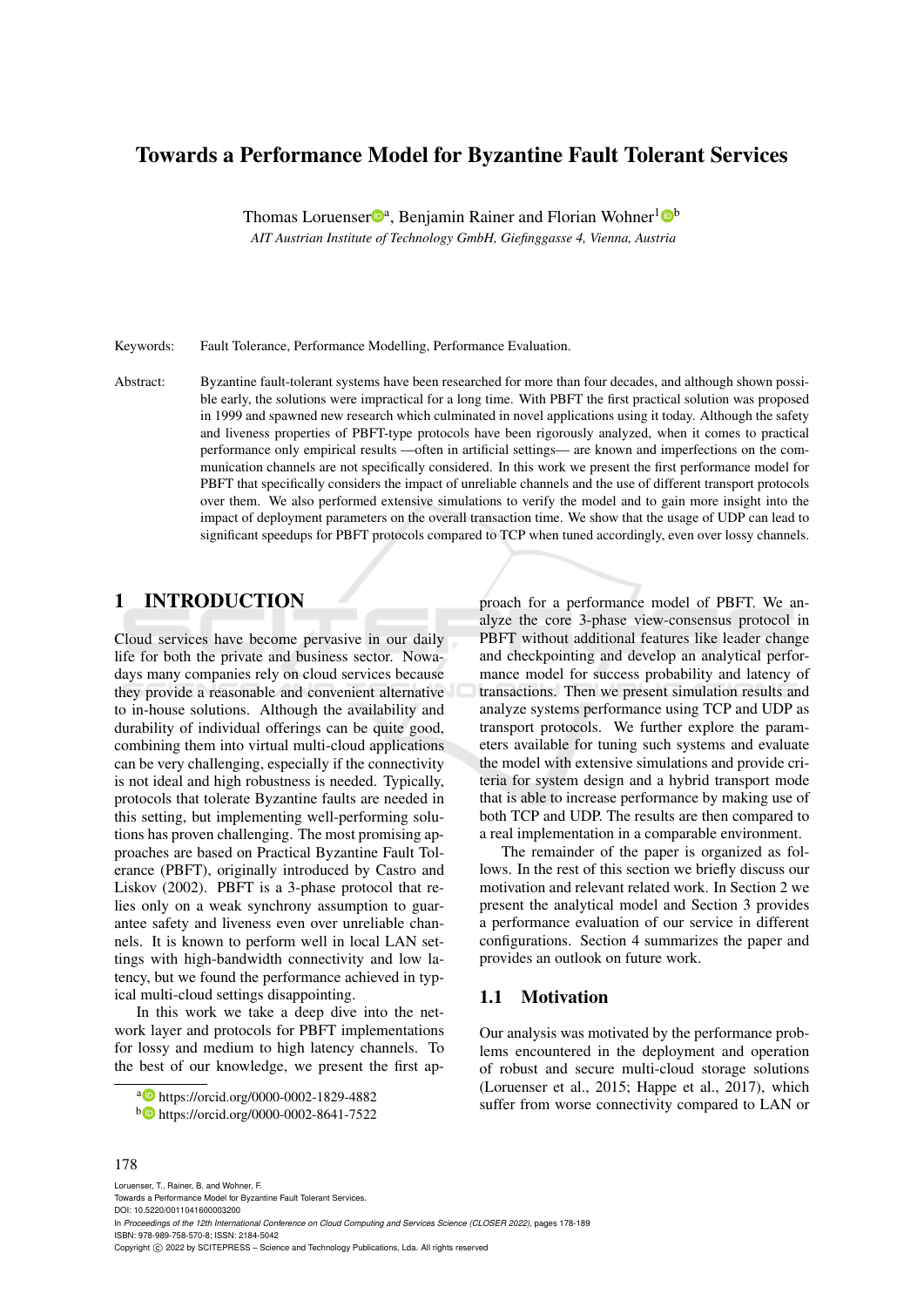single-cloud settings. However, the problem applies to all types of robust multi-cloud services. In general, a multi-cloud deployment over different administrative domains (clouds) has the advantage over singlecloud deployments that there is no need to fully rely on a single provider and even better security and availability can be achieved (Sell et al., 2018).

Our scenario deals with networks that are less reliable than pure LAN implementations, but still have reasonable connectivity, especially in the optimistic case without node failures. PBFT is designed for this type of channel with weak synchrony, where messages are eventually delivered after a certain time bound ∆*t*, which is in principle unknown to the protocol designer. Generally, it provides safety as long as less than one third of the nodes are malicious and it can also cope with unreliable channels. The safety properties of PBFT holds even when the delay is violated, and only its liveness guarantees depend on the weak synchrony assumptions. In essence, PBFT is a leader based consensus protocol with a 3-phase epoch (or view) consensus for safety in asynchronous networks and a weak leader election mechanism to achieve progress, i.e., it is a good compromise for our use case. However, even when the weak synchrony assumptions hold, weakly synchronous protocols degrade significantly in throughput when the underlying network is unpredictable or unreliable. Ideally, we would like a protocol whose throughput closely tracks the network's performance especially for the optimal case of no faults, but under the assumption of unreliable transport.

#### 1.2 Related Work

When designing reliable services, two classes of failures are prominent: Byzantine and crash faults. The latter describe systems that either work correctly or do not respond at all after an (initial) failure. In contrast, Byzantine faults allow for arbitrary failures and thus do not limit an attacker's capabilities regarding corrupted nodes. However, a malicious attacker is not able to break cryptography or read internal state of honest nodes.

A commonly used protocol in the Byzantine setting is Practical BFT (PBFT) (Castro and Liskov, 2002) and its variants Zyzzyva (Kotla et al., 2007) and Aardvark (Clement et al., 2009). It is leader based and utilizes majority voting between all involved servers and strong cryptography to provide message ordering and strong consistency in the face of Byzantine faults. To allow for majority voting, active servers with communication channels between them are mandatory.

Two types of deployments for BFT based consen-

sus mechanisms can typically be distinguished, LAN and blockchain. If deployed in a closed network within a single administrative domain, e.g. as a LAN based distributed lock manager like the "5 Chubby nodes within Google" environment, best performance is achieved with the usage of UDP for message transmission. However, as the experiments of (Chondros et al., 2012) showed, due to congestion, packet loss can occur even in the ideal LAN setting, and the triggered view-changes severely degrade performance.

If PBFT based consensus is used in (permissioned) blockchain protocols, different assumptions and requirements hold (Kwon, 2014; Yin et al., 2018; Miller et al., 2016), and results cannot easily be ported from one world to the other. Many transactions are typically batched, and consensus is organized in epochs comprising all currently pending transactions. Moreover, transaction times are typically amortized values, which makes sense in the blockchain setting with a continuous incoming stream of transactions and enough buffered transactions in each epoch. The models also assume that a reliable channel can always be established with little overhead over unreliable channels and that the network buffers at nodes are infinite. In practice, they typically apply TCP or its secure variant TLS if authenticity is required.

When it comes to performance analysis of BFT protocols, benchmarking is typically used to compare and estimate the performance of protocols (Gupta et al., 2016). The only known more systematic approach was presented in (Sukhwani et al., 2017), which use Stochastic Reward Nets (SRN) to model "mean time to complete consensus". However, they model the network as a reliable channel where the rate of message transmission between all pairs of peers is the same and fit individual distributions from measurements.

In summary, a large body of research exists in BFT and many protocols have been proposed and benchmarked, but only little is known when it comes to performance modeling of such protocols.

#### 2 MODELING PACKET LOSS

In this section we briefly review the PBFT protocol and develop a performance model that specifically considers unreliable communication channels, which is always the case in real systems. Due to space constraints we will focus on modeling transaction success and leave the model of transaction latency for the extended version. We therefore compare the usage of the UDP and TCP transport protocols, and their impact on the performance of basic PBFT transactions.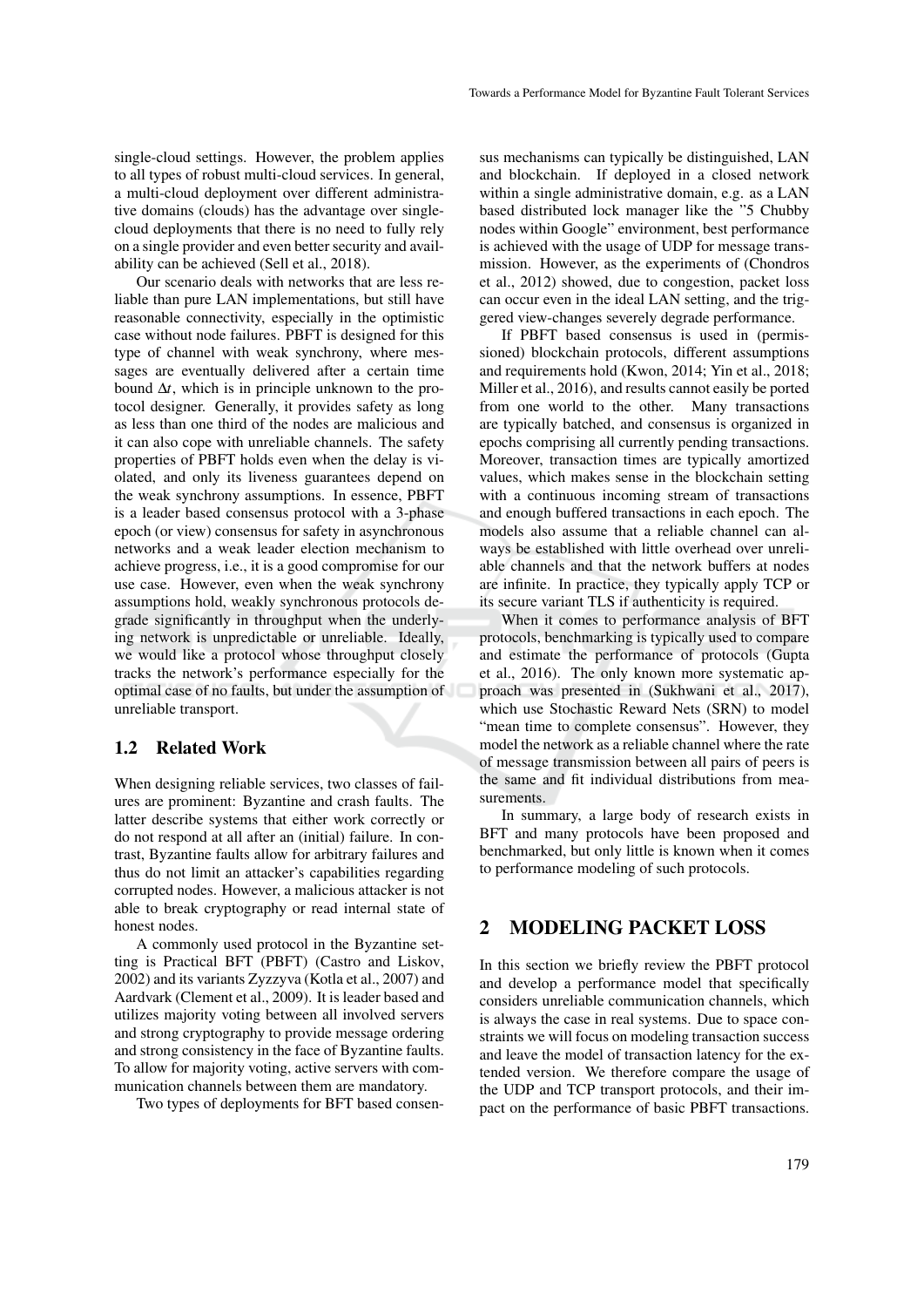For our analysis we look at the optimistic case with no malicious behavior during the phases, which was most suitable for our use case. However, the model itself is generic and can easily be adapted to various scenarios by changing parameters accordingly.

### 2.1 PBFT Protocol

PBFT basically resembles a state replication mechanism that can work over unreliable channels and guarantee safety and liveness even in asynchronous environments such as the Internet. For this, it needs at minimum  $3f + 1$  nodes, tolerating up to f of them being arbitrarily faulty in the Byzantine model. The full protocol is leader-based as shown in Figure 1, and the core view-consensus protocol comprises three phases which on a high level work as follows. Being leaderbased, one node takes over leadership in linearizing transactions for a given period of time, the so-called view, which can also be changed if enough nodes are not satisfied with the current leader (view-change). During a view, the leader is getting transaction requests from clients and orders them by assigning a transaction identifier. However, because the client does not know the current leader, it sends the request to all nodes. For our analysis, which is only looking at the performance of the leader consensus, this part shown in blue can be omitted. Having received the request, the leader broadcasts a PRE-PREPARE message. If nodes receive a PRE-PREPARE they check transaction data and send a PREPARE message to all other nodes if it is consistent with their state. If nodes receive enough PREPARE messages from other nodes they enter the prepared state and send a COMMIT message to all other nodes. A node transitions into the committed state if it has received at least  $2f + 1$ (also including its own) COMMIT messages, and finally send a REPLY message to the client. The client considers the transaction to be committed when it has received *f* +1 identical REPLY messages. In fact, if *f* malicious node are still present in the committed state a total of  $2f + 1$  REPLY messages can be required for the majority voting at the client. 2.1 **PBFT Protocol** Client<br>
PBFT basically resembles a state replication mecha-<br>
minimidation word correuncies and the means the computed include that eventually after a bounded time<br>
minimum 3 $f + 1$  nodes, toerating up t

The protocol provides safety by only progressing if an honest majority is assured (at least  $2f + 1$  nodes are in the same state). Furthermore, the commit phase is used to guarantee this property within views and the commit phase is needed to assure it over view changes. Finally, liveness is guaranteed if the network satisfies weak synchrony conditions, which is often a reasonable assumption but could lead to large timeouts in software implementations and bad performance when the right timeout has to be found. Weak



Figure 1: Message flow diagram of PBFT with the extended first phase. Altered phases and communications are highlighted by red.

∆*t* the network becomes synchronous.

The PBFT protocol also applies cryptography to implement authentic channels and transaction certificates. As an adversary cannot break cryptography this reduces its capacity on the channel to delaying and deleting messages, i.e., he cannot introduce new messages from nodes he is not controlling. From a practical perspective, however, an attacker will not always have control over all communication channels between all nodes and this model seems unnecessarily restrictive when it comes to performance evaluation. For real-world applications, especially in the multicloud setting, it is therefore reasonable to assume that if an attacker compromises one node, it has full control over it and can control all incoming and outgoing messages of that node, but it is not able to control the channels between honest nodes. This is the underlying idea of our approach, in fact, the generic model building even starts from a non-compromised state, but with realistic channels. If the adversary can arbitrarily delay all messages, performance modeling would not be possible.

We model and analyze the optimistic case with no malicious nodes present but possibly adverse and unreliable network conditions. The goal of this first approach is to fully leverage the redundancy inherent in PBFT to achieve short transaction times in optimal cases. Note that in the case of errors we can always fall back to a standard implementation for nonoptimistic case with known performance degradation.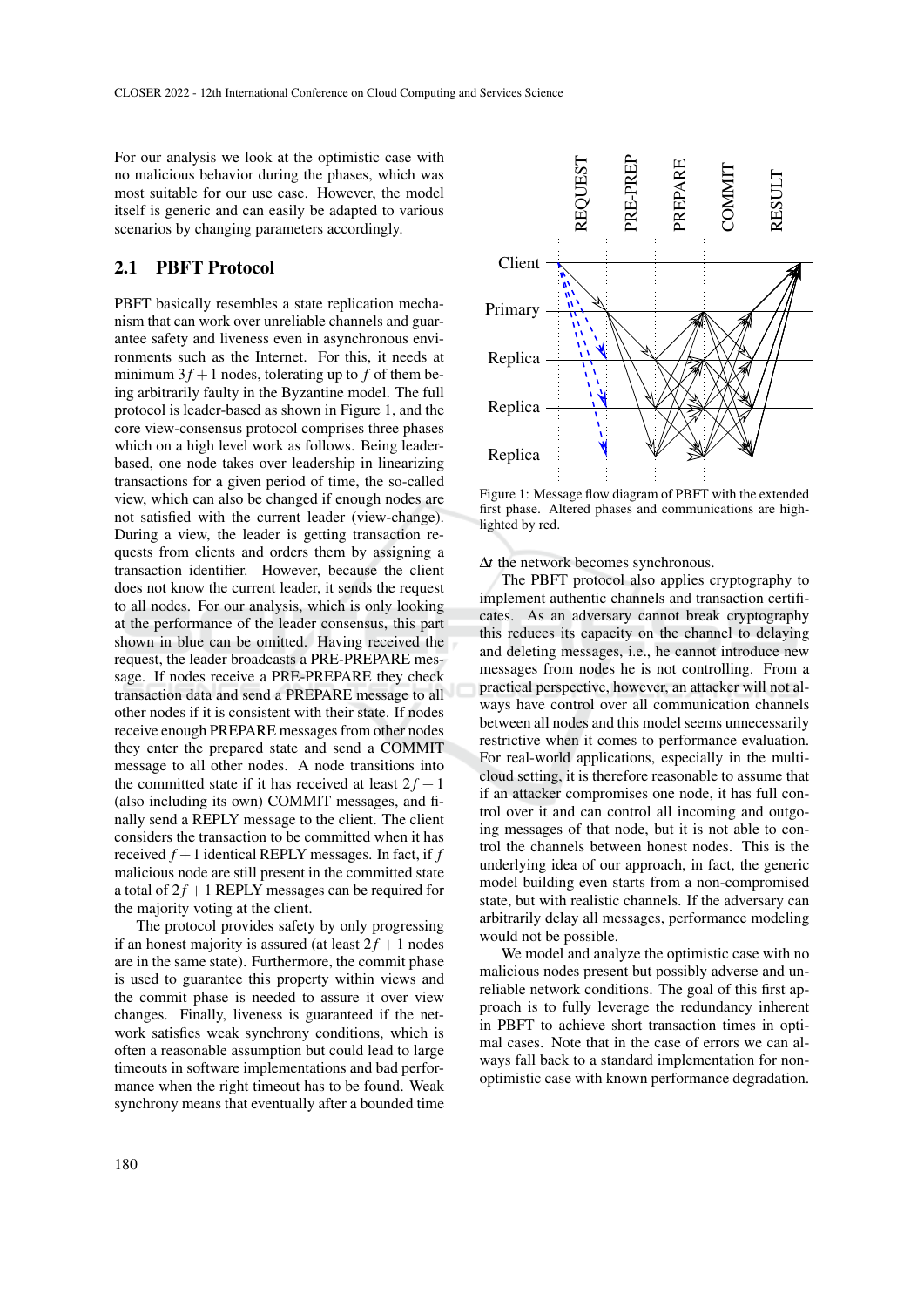#### 2.2 Modeling Transaction Success

As mentioned before, if requests time-out a view change is triggered. These view changes inflict high resource costs (especially on the network level); in addition new requests can only be executed after the view change has been completed. Thus, it would be beneficial to know (or at least estimate) the probability that the system is able to successfully process a request a priori. This knowledge could significantly improve the overall system performance because if an unreliable transport mechanism, i.e., UDP, is used the system may switch over to reliable network communication, i.e., TCP, if the chance of a view change increases.

The employed PBFT protocol heavily relies on network communication between the replicas. Thus, delay and packet loss can have a tremendous impact on the overall system performance. There are basically two transport protocols: UDP (connectionless) and TCP (connection oriented). Both protocols are suited for our system (both provide disadvantages and advantages), however, UDP employs the least overhead and delay while TCP requires maintaining a connection and provides a reliable transport service. In order to minimize communication overhead and delay, UDP is favored. However, with increasing packet loss, we may run into the problem that nodes do not receive at least  $2f + 1$  messages from other nodes in a phase (cf. Figure 1). If this applies to more than  $2f + 1$  nodes, phases cannot be accepted anymore because of missing (distinct) messages and, therefore, requests will time-out. This leads to re-requesting timed-out requests and finally ends in even more requests timing-out. Thus, if the packet loss increases, TCP intuitively becomes superior to UDP, while trading performance for reliability. Thus, the question "when should TCP be used instead of UDP?" arises. For the following considerations  $f \in [0, \lfloor \frac{n-1}{3} \rfloor]$ , in order to have more than *f* correct working replicas we need  $n-2f$  >  $f$  ⇒  $n$  > 3 $f$  replicas, thus the smallest number of needed replicas is  $3f + 1$  assuming f faulty ones. In the following we will provide a criterion which answers the aforementioned question based on probability theory.

Intuition tells us, that we would switch over to TCP if the expected number of nodes that receives more than  $2f + 1$  message is less than  $2f + 1$  in order to have enough replicas transitioning between the declared PBFT phases. Our goal is it to investigate how errors in the actual transmission between the BFT protocol phases propagate and how these errors influence the successful completion of a given transaction under the assumption of *f* faulty nodes. Without loss of generality, we assume that multicast is not in place and, therefore, nodes have to rely on unicasts. If messages are attacked by man-in-the-middle attacks and are altered (thus altering the recalculated digest) we assume that the message is lost.

Taking a look at Figure 1 and having in mind that messages may get lost we have the following phases if a request is received by the primary:

- (i) PRE-PREPARE: The primary sends a PRE-PREPARE message to all nodes (including itself). Nodes can only successfully commit a transaction if they successfully accept all phases, this also includes the reception of a PRE-PREPARE message which actually fires off the consensus protocol. Assuming that there is packet loss, *m* out of  $n-1$  ( $m, n \in \mathbb{N}, m \leq n$ ) nodes may receive a PRE-PREPARE message. The primary itself sends *n*−1 PRE-PREPARE messages to only *n*−1 nodes.
- (ii) **PREPARE:**  $m + 1$  (accounting for the primary) nodes broadcast a PREPARE message to all *n* nodes. Each node has to receive at least  $2f + 1$ PREPARE messages to successfully accept the PREPARE phase and in order to transition into the next phase. We start with  $m + 1$  nodes and may end up with only *k* out of  $m + 1$  nodes  $(k, m, n \in$  $N, k \leq m \leq n$ ) receiving at least  $2f + 1$  PREPARE messages. A node in this phase will only need to receive 2f distinct PREPARE messages from  $m$ nodes because one message is sent to itself.
- (iii) COMMIT: *k* nodes transition into this phase and broadcast a COMMIT message to all *n* nodes. Since only *k* nodes successfully accepted the previous phase we again have at most *k* nodes which can successfully accept the last phase. Thus, we have *j* out of *k* nodes  $(j, k, m, n \in \mathbb{N}, j \leq k \leq k)$  $m \leq n$ ) which again need 2f messages from  $k - 1$ nodes.
- (iv) REPLY: *j* nodes arrive in this phase and will send a REPLY to the client. The client sees its request as fulfilled if it receives  $f + 1$  identical REPLY messages, i.e.,  $f + 1$  REPLY messages in total (best case), or  $2f + 1$  messages if malicious nodes are also considered (worst case), out of *j* possible ones.

We denote the random variables for the phases as follows: *M* (PRE-PREPARE), *K* (PREPARE), *J* (COM-MIT), and *S* (REPLY). We do not take into account the reception of a request. If a request is not received, no transaction will be triggered. The final number of nodes, thus, relies on the number of nodes that are able to successfully accept each phase. We assume that the probability of successfully transmitting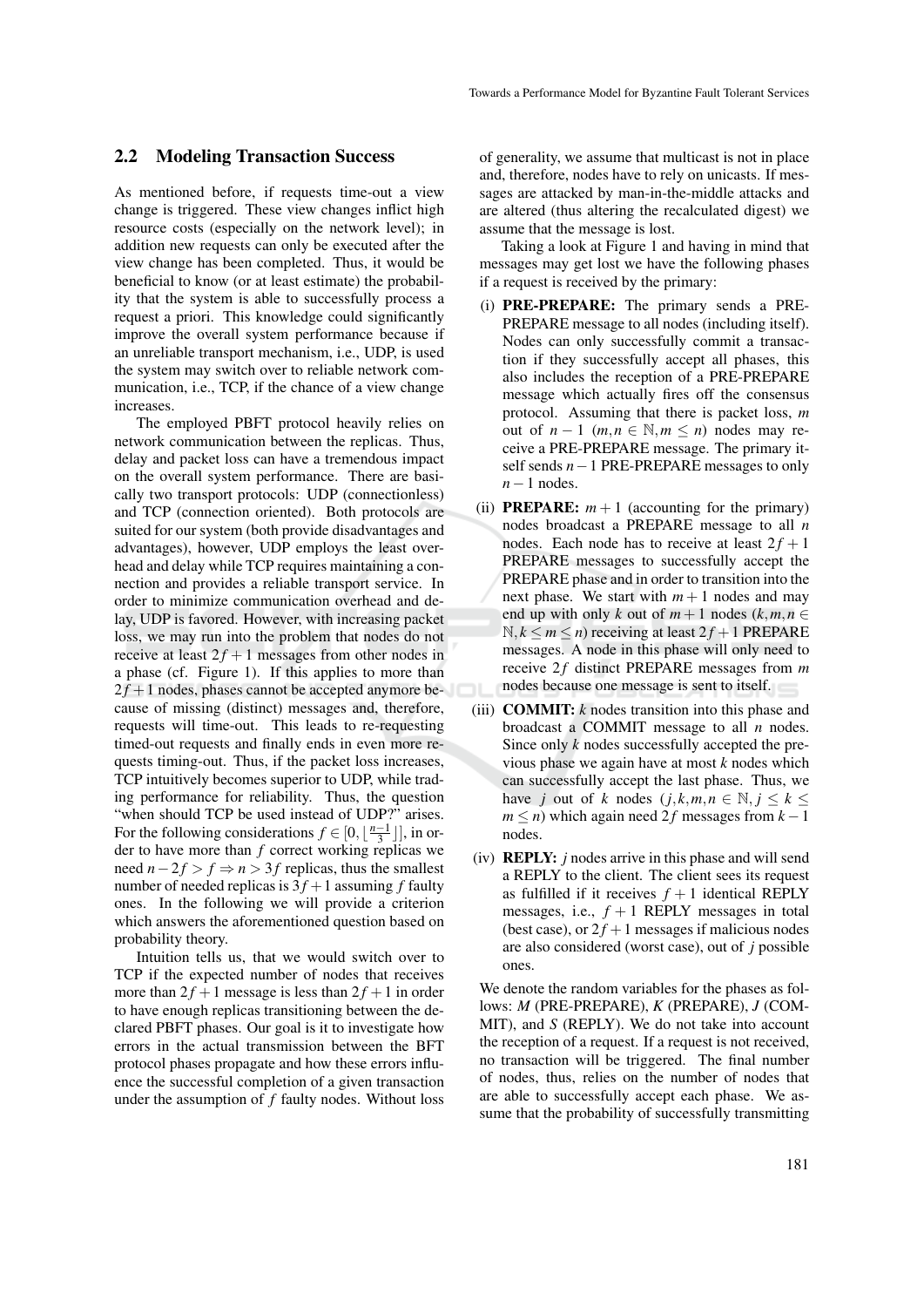$$
\mathbb{P}(S=s, J=j, K=k, M=m) = {j \choose s} p_1^s (1-p_1)^{j-s} {k \choose j} \mathbb{P}_T(X \ge 2f|k-1)^j (1-\mathbb{P}_T(X \ge 2f|k-1))^{k-j}
$$
  

$$
{m+1 \choose k} \mathbb{P}_T(X \ge 2f|m)^k (1-\mathbb{P}_T(X \ge 2f|m))^{m+1-k} {n-1 \choose m} p_1^m (1-p_1)^{n-1-m}
$$
  
(1)

a packet is independent and identically distributed. The expected value  $\mathbb{E}[S, J \geq 2f + 1, K \geq 2f + 1, M \geq$  $2f+1$  as a function of successful transmitting a message/packet, should suffice the following properties:

- (i) Let  $f \in [0, \lfloor \frac{n-1}{3} \rfloor], \forall p_{l,i}, p_{l,j} \in [0,1[, p_{l,i} \leq p_{l,j}$ :  $\mathbb{E}[S, J \geq 2f + 1, K \geq 2f + 1, M \geq 2f + 1](p_{l,i}) \leq$  $\mathbb{E}[S, J \geq 2f + 1, K \geq 2f + 1, M \geq 2f + 1](p_{l,j}).$
- (ii) Let  $p_l \in [0,1]: \mathbb{E}[S, J \geq 2f_i + 1, K \geq 2f_i + 1, M \geq$  $2f_i+1] \geq \mathbb{E}[S, J \geq 2f_j+1, K \geq 2f_j+1, M \geq 2f_j+1$ 1], ∀ $f_i, f_j \in [0, \lfloor \frac{n-1}{3} \rfloor], f_i \leq f_j$ .

The probability that a client receives *s* replies from *j* nodes, where *l* out of *k* nodes accepted the COM-MIT phase, *k* out of *m* nodes accepted the PRE-PARE phase, and *m* out of *n* nodes successfully received a PRE-PREPARE message is given by Equation 1. We define  $p_l$  as the probability for successfully transmitting a packet with length *l* (we will later derive this probability or provide means to measure it). The actual probability  $p_l$  does depend on the underlying transport protocol *T*. Furthermore,  $\mathbb{P}_T(X = k | n, p)$  denotes the probability that *k* out of *n* packets/messages are successfully transmitted given  $p_l$  using transport protocol *T*. The following result provides an estimate of the expect value which can be evaluated fast.

**Proposition 2.1.** Let  $1 \le f \le \lfloor \frac{n-1}{3} \rfloor$ , then we have the following inequality for  $\mathbb{E}[S, J \geq 2f + 1, K \geq 2f + 1]$  $1, M \geq 2f + 1$ :

$$
\mathbb{E}[S, J \ge 2f + 1, K \ge 2f + 1, M \ge 2f + 1] \ge p_1^2 n
$$
  

$$
\sum_{m=0}^{n-2} {n-2 \choose m} p_1^m (1-p_1)^{n-2-m} \mathbb{P}_T(X \ge 2f|m+1)^{2n+2}
$$
  
(2)

The estimate for the expected value provides a fast computation of the expected value without the need of computing many binomial-coefficients which is in general slow if *n* gets big.

#### 2.3 TCP vs. UDP

In the following we derive the probability  $\mathbb{P}_T$  for UDP. Assume that the probability  $p(l)$  of encountering a packet loss when a message (with length *l*) is transmitted using UDP is given. Then  $p_l$ ,  $p_l$  :=  $p(l)$  because UDP does not bother whether a message has

been successfully sent. The probability of receiving *j* out of *n* messages using UDP reads as

$$
\mathbb{P}_{UDP}(X=j|n) = {n \choose j} p(l)^{j} (1-p(l))^{n-j}.
$$
 (3)

For UDP we use  $\mathbb{P}_{UDP}$  as an instantiation of  $\mathbb{P}_T$  in Equation 1. The service provider may use the expected value  $\mathbb{E}[S, J \ge 2f + 1, K \ge 2f + 1, M \ge 2f +$ 1] to decide whether it should switch from a UDP based transmission to TCP. A criteria for switching the transport protocol could be  $\mathbb{E}[S, J \geq 2f + 1, K \geq 1]$  $2f + 1, M \ge 2f + 1 < 2f + 1$  or Equation 2 because at least  $f + 1$  (in the best case) or  $2f + 1$  (in the worst case) replies are needed by the client accepting the transaction. With TCP we gain reliable connections at the expense of (even more) delay (and time until a phase completes). Thus, we want to minimize the impact of re-transmissions. Therefore, we would like to know how many re-transmissions of a single message do we need on average such that  $\mathbb{E}[S, J \ge 2f + 1, K \ge 2f + 1, M \ge 2f + 1] \ge 2f + 1.$ Using TCP we assume a constant transaction success probability of one, assuming an infinite number of retransmissions, but employing higher latency because of the acknowledgment mechanism and potential retransmissions.

In order to shed some light on the probability and expected value of TCP re-transmissions, we assume that TCP connections are already set up and we only account for the transmission of data segments/messages. Again, we assume that the probability of successfully transmitting a packet of length *l* over the wire/channel is given by  $p(l)$ . However, a segment is only successfully transmitted using TCP if we receive an acknowledgment (ACK) otherwise a time-out will trigger, and a re-transmission of the segment will be initiated. Therefore, both (segment + ACK) have to be transmitted successfully. We do not consider any extensions of TCP. A message may be divided into several segments which all have to be successfully transmitted. The probability of successfully transmitting a segment reads as

$$
\mathbb{P}(\neg M|p) = p(l)(1 - p(ACK)) + (1 - p(l))
$$
  

$$
\mathbb{P}(M|p) = p(l)p(ACK).
$$

If  $p(l) \approx p(ACK)$  then we have  $\mathbb{P}(M|p) = p(l)^2$ , in general we have  $p(l) \leq p(ACK)$  and we obtain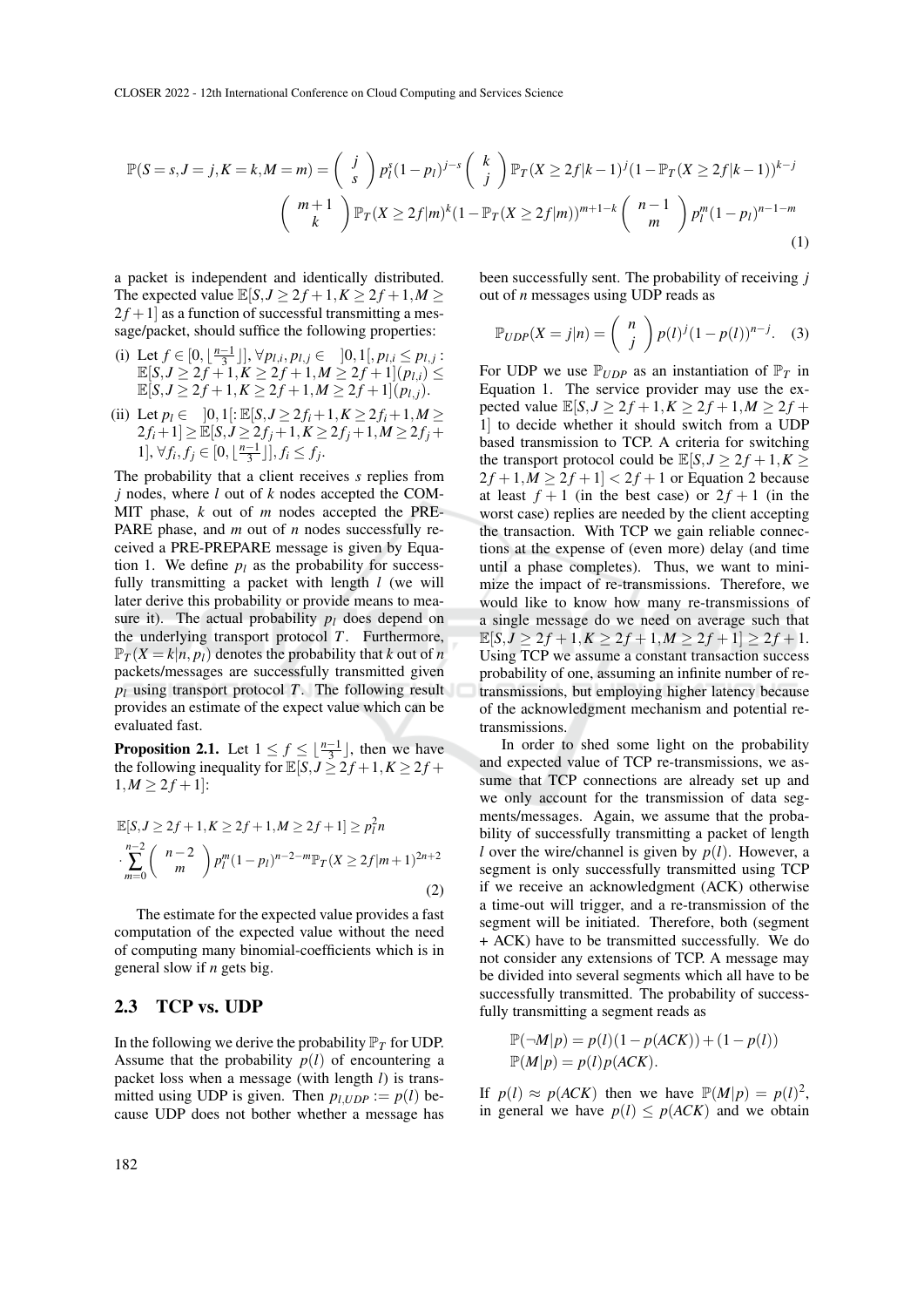$\mathbb{P}(M|p) \ge p(l)^2$ . We derive the probability of successfully transmitting a segment with a certain number of allowed re-transmissions  $m \in \mathbb{N}_0$  by Equation 4. In order to derive the probability of successful transmitting a TCP segment, we model this process  $(X_n)_{n \in \mathbb{N}}$  by a Markov chain with the state space  $\Omega = \{1, 2\}$  with the following transition matrix

$$
P = \begin{pmatrix} 1 & 0 \\ \mathbb{P}(M|p) & 1 - \mathbb{P}(M|p) \end{pmatrix}.
$$

According to the Kolmogorov – Chapman equation we obtain for  $\mathbb{P}_{RETCP}(M|m, p)$ 

$$
\mathbb{P}(X_m = 1 | X_0 = 2) = P_{2,1}^m = \mathbb{P}(M | p) \sum_{k=0}^m (1 - \mathbb{P}(M | p))^k.
$$
\n(4)

Equation 4 can be easily verified by applying induction.

**Proposition 2.2.** Let  $(\Omega, \mathcal{A}, \mathbb{P}_{RETCP})$  be a probability space, where  $\Omega = \{M, \neg M\}$ , with the states accounting for a successful and not successful transmission of a TCP segment. Where,  $(\mathbb{P}_{RETCP})$  is conditional probability measure given a certain number of re-transmissions  $m \in \mathbb{N}_0$ . Then the following holds

$$
\lim_{m\to\infty}\mathbb{P}_{RETCP}(M|m,p)=1.
$$

Corollary 2.1. Equation 4 can also be written as

$$
\mathbb{P}_{RETCP}(M|m) = 1 - (1 - \mathbb{P}(M|p))^{m+1}.
$$

A message sent by our BFT solution may be split up into several TCP segments. Assuming an *i.i.d.* packet loss, the success probability of a message which is divided into *u* different segments finally reads as

$$
p_{l,TCP} := \mathbb{P}\left(\bigcap_{j=1}^{u} M_j | m, p\right) = \prod_{j=1}^{u} \mathbb{P}_{RETCP}(M_j | m, p) =
$$
  

$$
(1 - (1 - \mathbb{P}(M_1 | p))^{m+1})^{u-1} (1 - (1 - \mathbb{P}(M_k | p))^{m+1}),
$$
  
(5)

there are  $k$  segments where  $k - 1$  are of the same size and the *k*-th segment may have a smaller length than its predecessors. Then the probability that a replica receives *k* messages using TCP reads as

$$
\mathbb{P}_{TCP}(X = k|n, p_l) = {n \choose k} p_{l,TCP}^k (1 - p_{l,TCP})^{n-k}.
$$

The probability that  $i$  replicas receive at least  $2f$  messages (excluding the self-message) reads as

$$
\mathbb{P}(Y=i, X \ge 2f) =
$$
\n
$$
\binom{n}{i} \mathbb{P}_{TCP}(X \ge 2f|n-1)^{i}(1-\mathbb{P}_{TCP}(X \ge 2f|n-1))^{n-i}.
$$

**Proposition 2.3.** Let  $1 \leq f \leq \lfloor \frac{n-1}{3} \rfloor$ , then we obtain the following inequality and lower bound on the needed re-transmissions:

$$
\mathbb{E}_{TCP}[S, J \ge 2f + 1, K \ge 2f + 1, M \ge 2f + 1] \ge n(1 - (1 - p(l)^2)^{r+1})^{u \cdot n + (2n - 2) \cdot (n - 1)} \tag{6}
$$

In order to have at least  $2f + 1$  replicas that successfully reply to the client we need at most

$$
r = \left\lceil \log_{1-p(l)^2} \left( 1 - \left( \frac{2f+1}{n} \right)^{(u \cdot n + (2n-2) \cdot (n-1))^{-1}} \right) - 1 \right\rceil \tag{7}
$$

re-transmissions using TCP.

Proposition 2.3 provides a rule of thumb for the number of needed re-transmissions for each TCP transmission such that in the end the client receives enough replies. We may also use the insights gained by Equation 7 for UDP. If we set  $\mathbb{P}(M|p) = p(l)$  we have the case of UDP. In this case we have an estimate on how often each BFT node hast to duplicate (incl. sending) a message. Thus, before switching to TCP, the BFT system may try to send each message *r* times.

#### 2.4 Exploring the Design Space

In the following we discuss the most important parameters and improvements to tune system deployment to optimize the performance.

Forward Error Correction (Repetition Code). To improve the probability for a packet being transmitted successfully without the introduction of handshake protocols like TCP we could apply forward error correction (FEC) mechanisms. The simplest way would be to apply repetition codes, which send the data multiple times. In case of immediate retransmission with UDP a new  $p_{l_2}$  and  $p_{l_3}$  for having an additional re-transmission or two additional immediate re-transmissions respectively would decrease the packet loss substantially for our channel model with i.i.d. loss  $(p_{l_2} = 1 - (1 - p_l)^2 = 2p_l - p_l^2$  and  $p_{l_3} = 1 - (1 - p_l)^3$ 

Additional Redundancy in Nodes. An alternative solution would be the use of additional nodes beyond the optimal  $3f + 1$  robustness bound. For the standard case with reliable channels it does not make sense to go beyond the optimal number of nodes, because no robustness is gained. However, from a performance perspective, increasing the amount of nodes  $3f+1+x$ leads to higher success probabilities in the UDP case and could improve system performance if switching to TCP could be pushed to higher error rates or even avoided for the expected communication channels.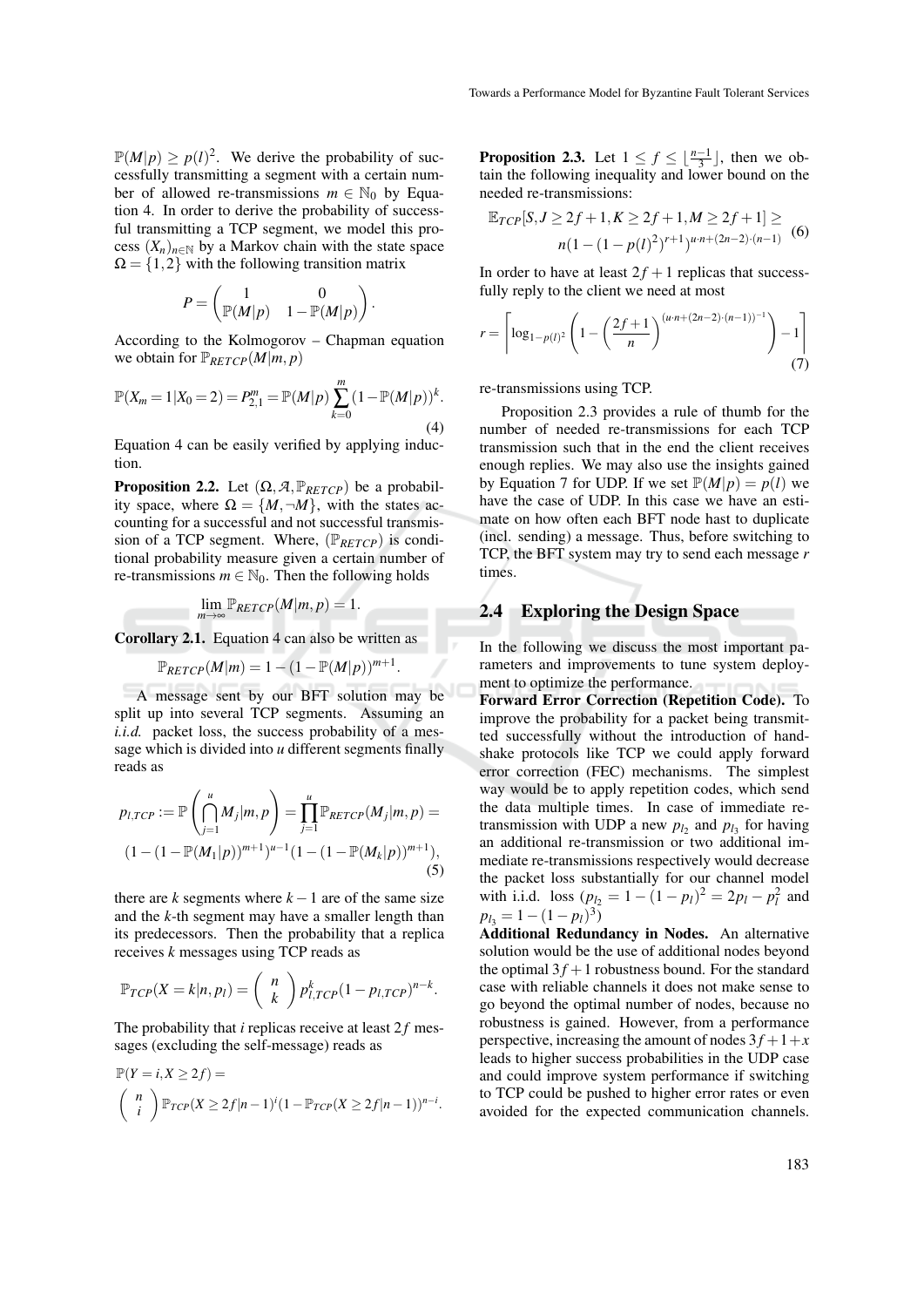Nevertheless, increasing the number of nodes also requires an increase in the quorum size for the protocol to  $\lceil \frac{n+f+1}{2} \rceil$  $\left[\frac{J+1}{2}\right]$ , which is not considered in the formulas above but will be used in the simulations.

## 3 PERFORMANCE EVALUATION

In order to investigate the performance of the proposed approach and to validate the theoretical results we simulated the BFT protocol as described in Section 2. We selected OMNet $++ 5.6<sup>1</sup>$  as the underlying simulation environment and use INET  $3^2$  as the network simulator on top of which we implemented the altered PBFT protocol using TCP and/or UDP as transport protocol for exchanging messages on the application layer. We use a simplified topology where *n* replicas are connected through a router. Additionally, we benchmarked a real PBFT implementation developed in a project for multi-cloud storage to verify the results from the event simulation and test improvements. For our evaluations we set the requirement of f + 1 REPLY messages needed to succeed, which also assumes honest behavior in the last phase. This was done to see, what performance can be achieved with different communication protocols for the fully optimistic case, where the first  $f + 1$  REPLY messages are sufficient for immediate encoding. Furthermore, in our simulation we did not consider the computation times of nodes. Especially the overhead of the cryptographic mechanisms also needed in a full implementation are assumed to be negligible for this analysis.

#### 3.1 Model Validation

For the first experiment we set the bandwidth of each link (between node and router) to 100 Mbps, and the delay is truncated normal distributed (always  $\geq$  0) with mean 20ms and a variance of 5ms. We varied the bit error rate of the channel from 0 to  $13 \cdot 10^{-5}$  in  $10^{-5}$ steps and measured the actual packet loss seen at the transport layer. We used 20 replicas, a message size of 128 bytes, and we assumed the maximum number of faulty nodes (6 in the case of 20 nodes). For each simulation run we did 100 requests and for each simulation parameter configuration we did 20 repetitions. Figure 2 depicts the probability using the model provided in Equation 1 ( $P_{succ} := \mathbb{P}(S \geq 2f + 1, J \geq 1)$  $2f + 1, K \ge 2f + 1, M \ge 2f + 1$ ) and the data obtained by the experiment. It is evident that the theoretical model fits the observed experimental data.



Figure 2: Transaction success probability as a function of packet loss obtained by experiments vs. Equation 1 using UDP.

Even if the theoretical model fits the experimental data it is not feasible to work with the exact formula for larger deployments, especially if we want to know how many nodes are at least expected to reply to the client. Figure 3 provides a graphical comparison between the exact result and the estimate given in Equation 2.1 and shows a good fit between model and simulation.



Figure 3: Comparison between the exact expected value (solid blue line) of replicas replying to the client being verified by experiments and the estimate given in Equation 2.1 (dashed red line) for the case of UDP transmission. The parameters in order to obtain these expected values are the same as for the experiment.

The relation is mainly governed by the length of the packets transmitted. The length of the packets are rather short, however, to cope for possible different packet lengths we use the packet error rate for comparison which makes the results independent of variations in packet length.

#### 3.2 Simulation Results

To better understand and improve the UDP behavior we explore the design space available to improve success rates and analyze their impact on the latency. Two immediate and easy to realize options exist for the improvement of the success probability of individual transactions  $P_{succ}$ . One is to increase the re-

<sup>1</sup>https://github.com/inet-framework/inet/issues/75 <sup>2</sup>https://inet.omnetpp.org/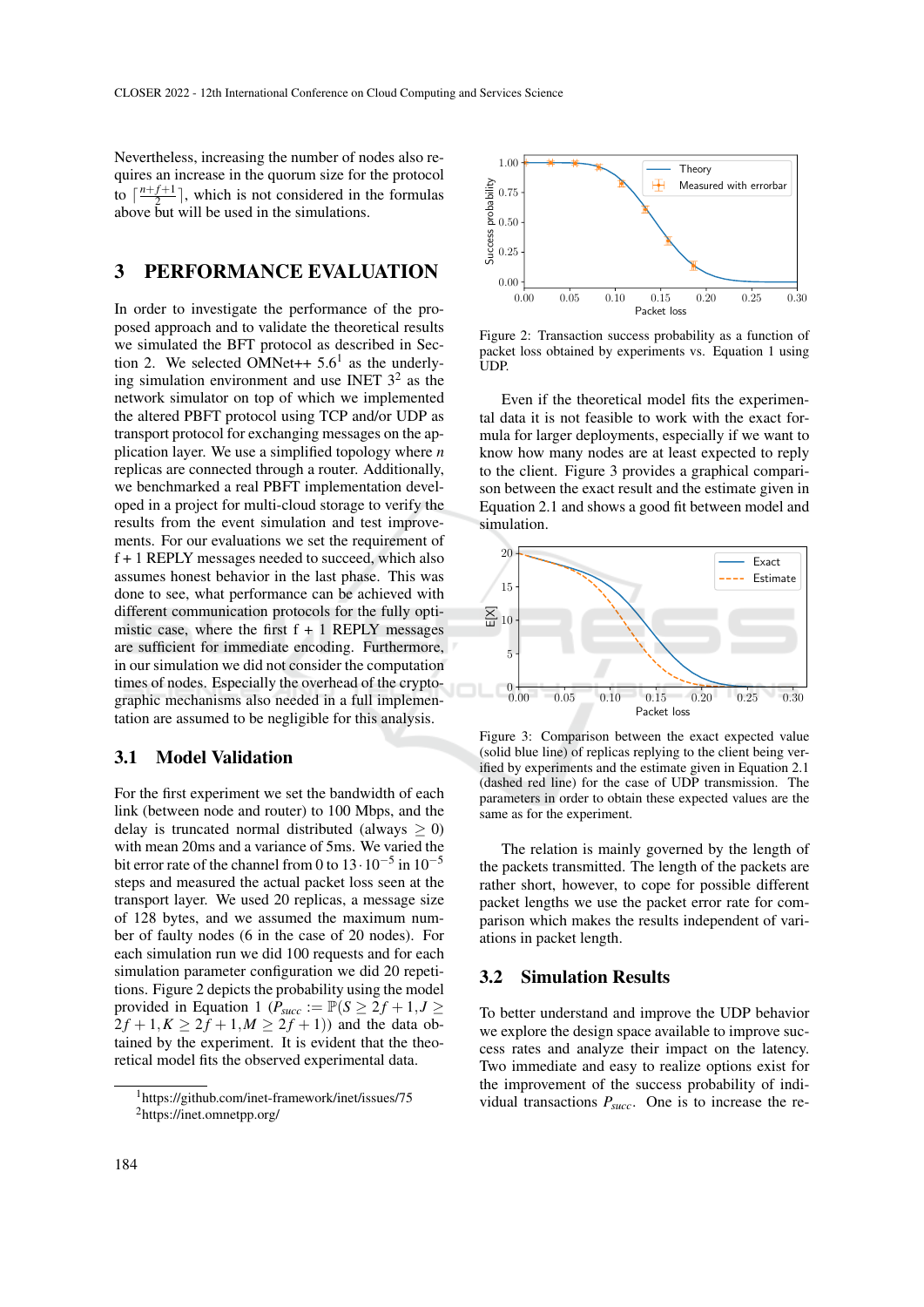

Figure 4: Success probability over increasing packet loss for UDP with different f and minimum node configuration  $n = 3f + 1$ .

dundancy of nodes and the other to better cope for channel losses by means of forward error correction (FEC).

To prevent transactions from failing by losing synchronization at certain nodes, increasing the number of nodes seems a good way to increase resilience. However, the main configuration parameters of a BFT system  $(n, f)$  cannot be freely chosen and have to fulfill certain requirements. In general, a setting with  $n = 3f + 1$  is believed to be optimal and typically used, as the quorum size is also minimal with  $2f + 1$ . We therefore compared settings with different robustness *f* from a performance point of view and for the suitability of UDP. The results are shown in Figure 4, and it can be seen that with increasing number of nodes *n*, the success probability *Psucc* also increases. For settings with an intermediate number of nodes (e.g.  $n \geq 19$ ) we see high transaction success even for substantial packet loss, which indicates that application of UDP is practical. Furthermore, as expected the transaction times are much better with UDP compared to protocols using acknowledgements and only slightly increases with higher packet loss and number of nodes.

If FEC is used, repetition codes are the most efficient solution in our case, as the amount of packets should be kept low and only short messages are exchanged in multiple rounds. The effect of repetition codes is shown in Figure 5. As expected it raises *Psucc* substantially by reducing the effective packet loss on the channels through proactive retransmission of packages. This comes at the cost of an (unnecessary) increase of messages transmitted. Interestingly, the overall transaction time is not affected if enough bandwidth is available and the good timing behavior



Figure 5: Success probability over increasing packet loss for UDP with  $f = 1$  and increasing repetitions *r*.

is maintained in all situations.

Given an accurate channel model and some bandwidth left on the network, this method turned out to be the most effective. However, if the channel changes behavior or is not known at all, this approach could lead to completely different results, e.g., for burst failures this FEC strategy would fail. Additionally, overhead on the network is produced and it should only be used if enough bandwidth is available and no additional congestion is induced.

Finally, besides the evident options presented above, it is natural to ask if going beyond optimal configurations of  $n = 3f + 1$  could make sense from a performance point of view, although not necessary from a robustness perspective. We suspected that adding additional nodes could help to improve UDP usage even with certain packet loss, but is was not clear how it would impact the overall latency and how big the improvement in success probability would be. In Figure 6 we show the results of this analysis. With additional nodes the success probability with lossy links can be increased and at the same time we get even shorter transaction times. The effect is best seen for small configurations which can benefit from this idea. Nevertheless, because PBFT is a quorum based protocol, nodes have to be added pairwise. Adding a single node to an optimal configuration degrades performance, because the required quorum also increases, i.e., if more than  $(n + f)/2$  servers have to be in the same phase, the servers have to wait for more PRE-PARE and COMMIT messages.

Finally, in our simulations we also verified that TCP behaves worse for increasing packet loss as is shown in Figure 7. Even for no losses the transaction time was already almost twice as high as with UDP. This can be easily explained by the basic nature of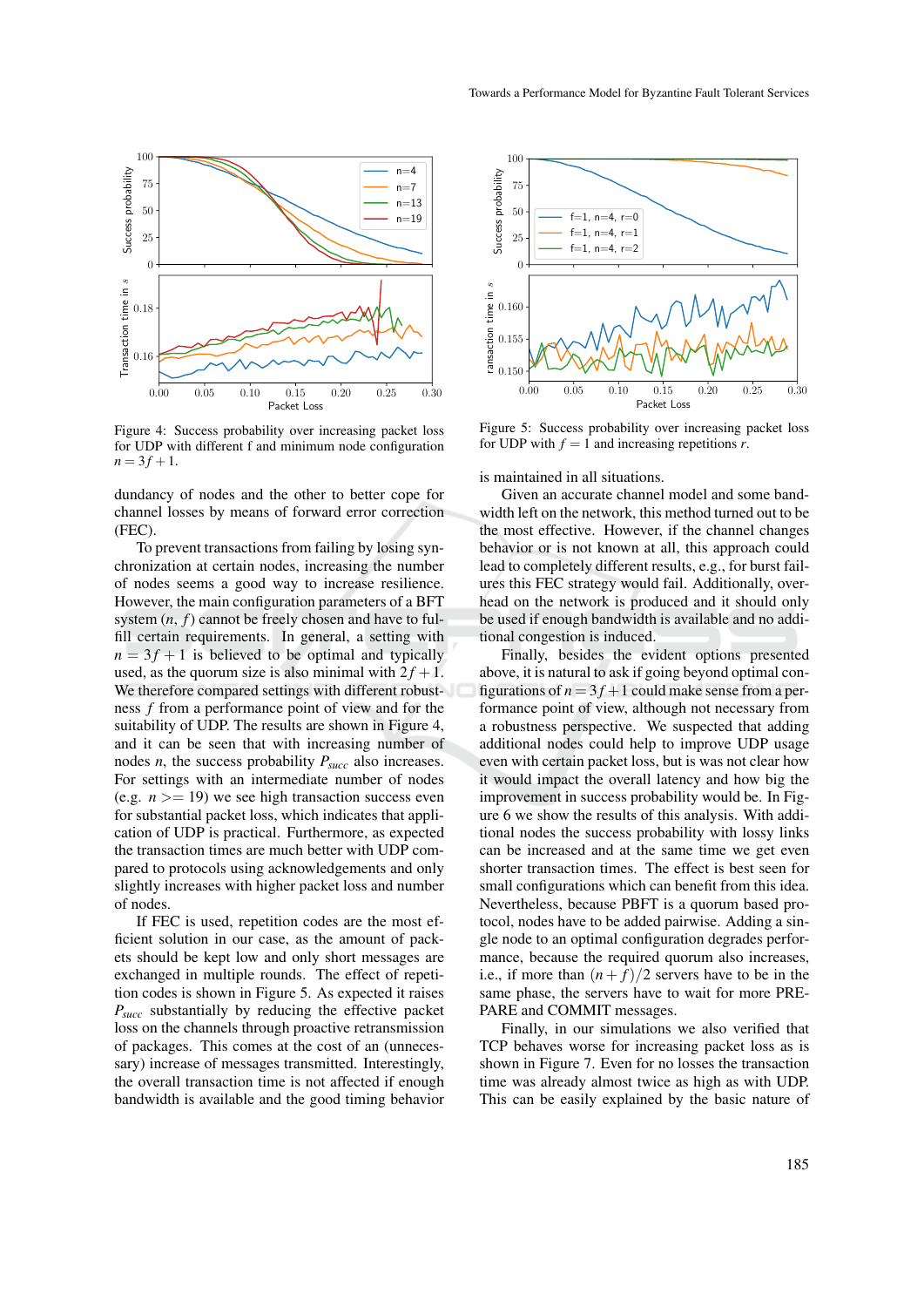

Figure 6: Success probability over increasing packet loss for UDP with  $f = 1$  and increasing node redundancy.



Figure 7: Success probability over increasing packet loss for TCP with  $f = 1$  and increasing node redundancy.

TCP using acknowledgements. Even worse, with increasing packet loss the transaction time started to rise to unexpectedly high values in the seconds range and due to timeout behavior we even saw some transactions not finishing. This result confirmed our findings from the first experiments mentioned in Section 1.1.

Although TCP is an extremely versatile and attractive protocol for many situations to build reliable channels over unreliable ones, for the BFT type of interactive protocols with many short messages sent among nodes it turned out to be not a good fit. This is also aligned with our intuition of TCP being throughput optimized for channels with high bandwidth-delay product. Nevertheless, in situations with a lot of uncertainty about the channel and high losses it can be a valuable tool to increase the transaction rate in such rough conditions. Surprisingly we also found that the success probability was not 1 in all situations, and even with long timeouts some of the transactions did not complete in scenarios with higher packet loss. This is because of the limit of 12 retransmissions in the TCP implementation of INET.

Finally, we also tried to compare different TCP types to show their behavior, but we could find no significant differences between the algorithms implemented in INET (Tahoe, Reno, New Reno). This may be due to a known problem of this framework (Varga, 2015).

#### 3.3 System Measurements

In addition to the simulation, we also performed measurements on a real implementation done in Python (Loruenser et al., 2015). To establish similar conditions for our comparison we opted for an emulated network on a single Linux PC deployment where each node was run as a separate instance and the local network stack was used for communication. To evaluate different networking conditions the Linux *netem* kernel module (Hemminger, 2005) was used to provoke packet delay and network loss. This setup provided the stable and controllable environment we needed to verify the results of the simulation and the analytical model. For the measurements the same channel settings were used as in the simulation, i.e. normally distributed network latency with 40ms mean and 10ms variance (equals 20ms mean and 5ms variance in the star topology used in the simulation) with an additional packet loss varying from 0 to 30%.



Figure 8: Comparison of measured value from implementation to simulated vales for UDP. Measured values are drawn with continuous lines and simulated values dashed.

The comparison of the measurements and the simulation is shown in Figure 8. Overall, the measure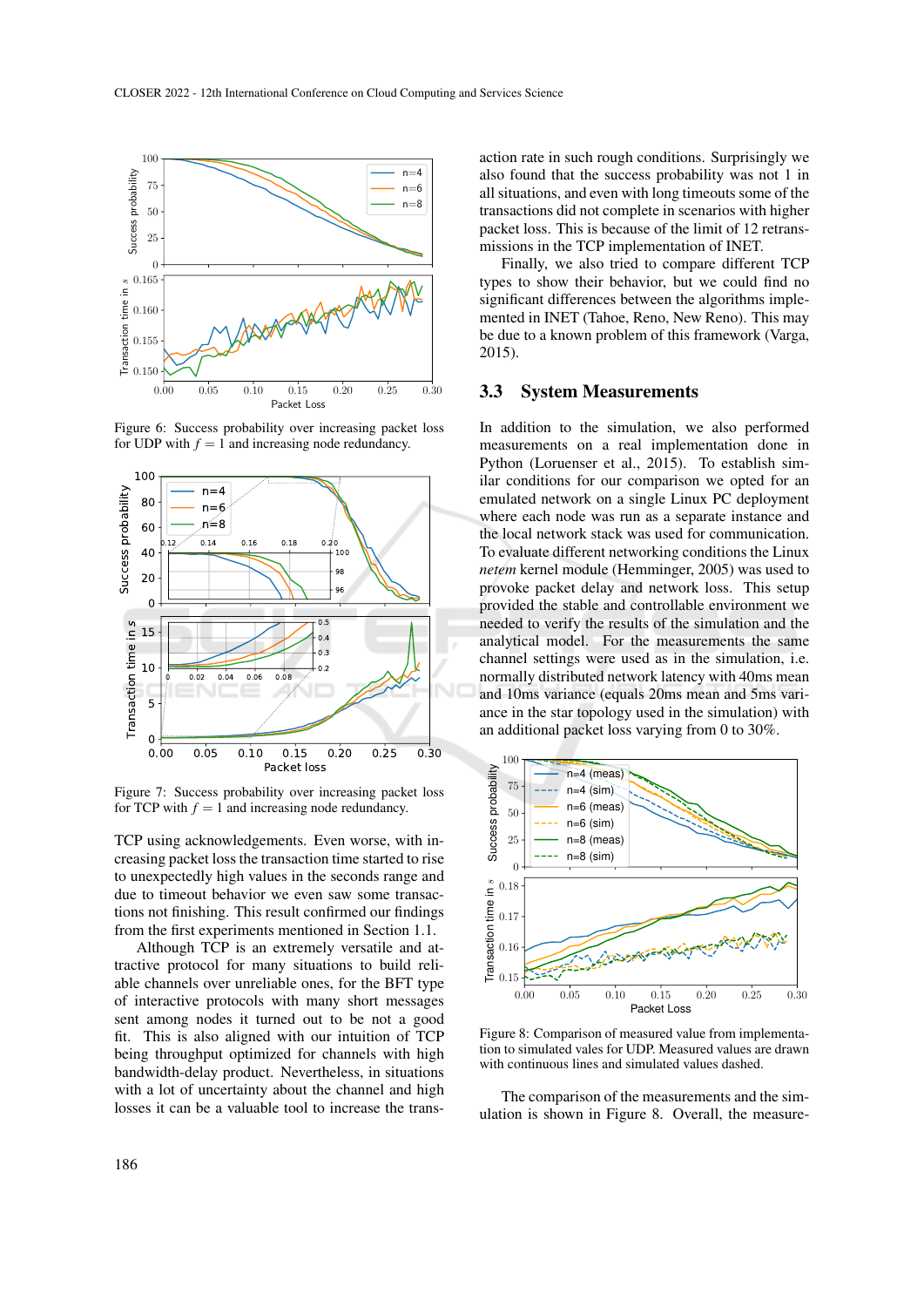ments taken from the PBFT implementation show a very good match to the simulated results and show that model and simulation are correct and can be used to estimate performance. The success probability in particular resembles the simulated values well. The measured latency shows a smoother behavior over increasing packet loss corresponding to smaller variances in the measurements which can be attributed to buffering effects in the software and OS stack used. We also found a slightly higher transaction time in the real implementation for increased packet loss, however, even for very high packet loss it was within 10% margins.

Additionally, in our protocol analysis we found that especially the PRE-PREPARE phase is susceptible to packet loss and could greatly impact the overall performance in terms of successful transaction termination. This is due to the leader-based structure of the core view-consensus protocol in PBFT. In such a protocol one node initializes the transactions by distributing relevant data to all other nodes, the backups. In this phase the protocol has less redundancy compared to later phases. Interestingly, adding redundancy by message repetition only in this phase gives a high increase in success probability with relatively low additional communication cost. With one re-transmission in the PRE-PREPARE phase only  $n - 1$  packets are added, compared to  $n^2$  packets per retransmission in the other phases, but the success probability can be substantially increased. To verify this behavior we measured the increase in success probability for one and two retransmissions in the PRE-PREPARE phase.



Figure 9: Measured success probability with retransmission only in the pre-prepare phase. Lines without retransmission are depicted as continuous lines and results with 1 (2) retransmission of pre-prepare messages are drawn with dashdot (dashed) style.

The results are presented in Figure 9, and the data show that adding one retransmission in the PRE-

PREPARE phase leads to the same or even higher *Psuccess* as adding a full additional node for redundancy, but saves a lot of communication overhead. Given a total of  $(r_{pp}+1)n+2n^2+f+1$  messages sent in the view-consensus protocol with its three phases, with  $r_{pp}$  being the number of retransmission in the pre-prepare phase, the overhead introduced with one additional retransmission is low. For systems which tolerate one faulty node out of 4 nodes we get about 11% of message overhead, with 5 nodes we see 9% overhead and about 7.7% overhead are required for 6 nodes. This leads to a significant improvement compared to the communication overhead introduced by adding an additional node without retransmission to increase *Psucc*, i.e., a total of 53% more messages must be sent if n is increased from 4 to 5. Nevertheless, both measures can be combined to get UDP performance up to 5% packet loss and more if two additional nodes are combined with retransmission in the pre-prepare phase as an example.

#### 3.4 Interpretation

From this result, we see that careful design on the network layer is essential for PBFT and protocols with similar communication patterns to achieve best performance in challenging network settings. Especially multi-cloud configurations fall in this category, but single cloud deployments with a certain level of geo-separation could also introduce substantial latencies. As can be seen from the measurements taken at CloudPing (Matt, 2020), latencies between continents are crucial, for example between Europe and North America, where they range from 100 − 150ms (50th percentile). Even within a single continent they are the dominating factor for BFT performance, e.g., they go up to 40*ms* (50th percentile) for servers within Europe. Thus even intra-region BFT will face substantial latencies and has to rely on UDP for performance reasons. However, if UDP is used, its performance should not degrade if higher packet loss is encountered and switching to TCP should be avoided if high transaction rates are required.

In general, it is desirable to use UDP and to avoid TCP wherever possible, because it leads to unacceptable performance degradation for higher error rates on the transmission channel. Although from a robustness point of view there is no reason to use more than  $3f + 1$  nodes to run a PBFT system, when it comes to unreliable communication it turns out that adding nodes is a means to improve the redundancy on the network layer. Additionally, the use of repetition codes can also lead to significant performance improvements as UDP can be used over TCP even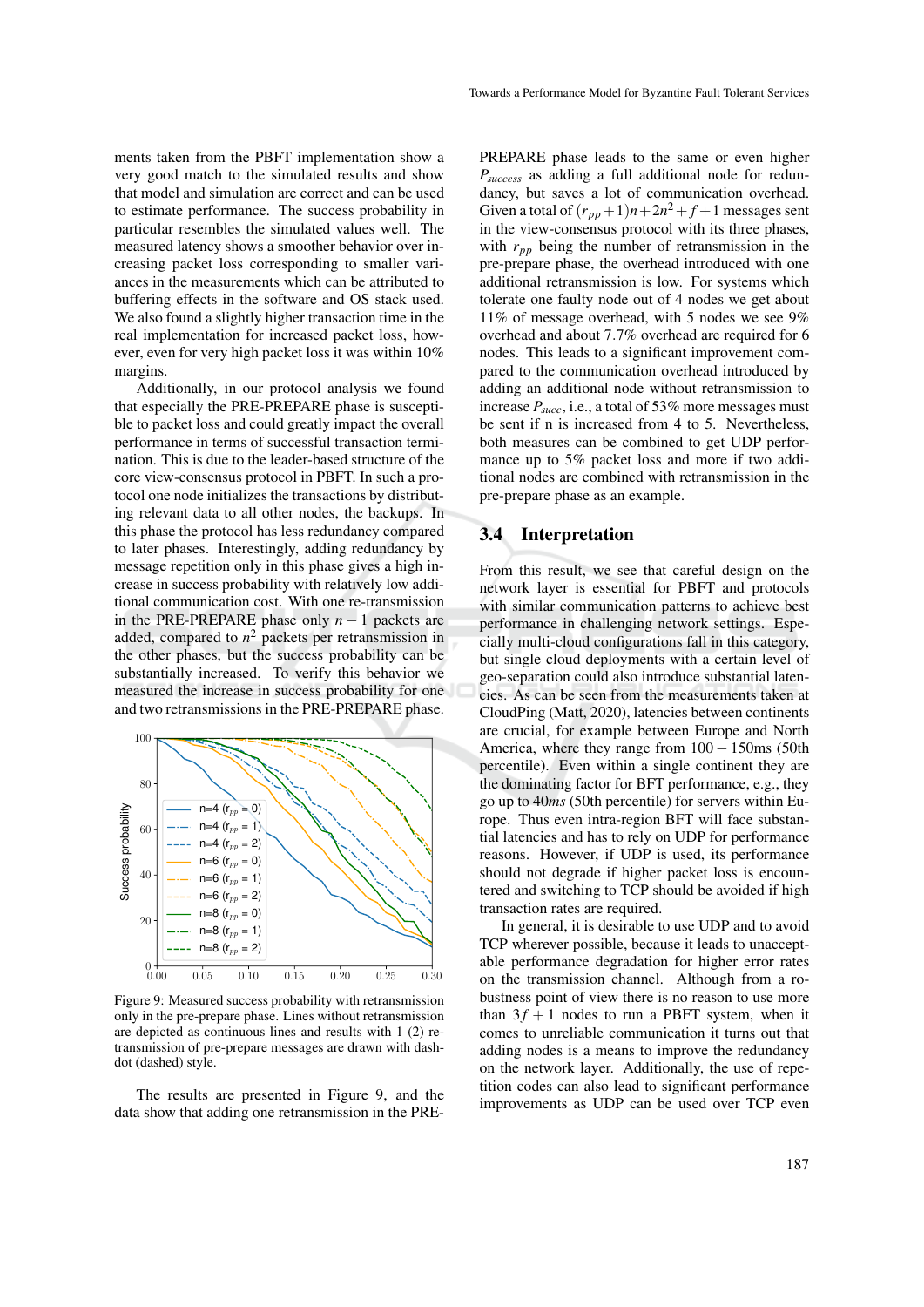in situations with increased packet loss. If the channel behavior is known in advance we recommend to configure the deployment adequately to stay in the UDP regime. In the end, for our type of application a dedicated network protocol would be desirable which adaptively optimizes retransmissions and other parameters without increasing latency.

Adaptive and Hybrid Network Layer. From the structure of the communication pattern it turned out that unreliable channels have different impact in different phases. A node missing a single PRE-PREPARE message could already be out of sync for the current transaction, contrary if *f* PREPARE messages do not arrive, it will still have enough information to proceed. This shows that especially the first broadcast from the primary is relatively more important than the rest of the messages and measures taken to increase its probability of success will have a disproportionate impact on the success of the whole transaction. It could therefore make sense to use TCP only for this phase, or, as we have done, to proactively repeat this message once or twice.

Byzantine Case. If *f* nodes really behave fully malicious, their messages are ignored by the honest nodes if they do not follow the protocol. Therefore, the best they can do to slow down transactions—and therefore slow down service time—is to delay their transmissions or remain silent. For the network layer this would mean that no redundancy is left to cope with packet loss as all  $2f + 1$  honest nodes have to reach the final state for the transaction to complete and in this case packet loss would be fatal. However, by increasing the redundancy beyond  $3f + 1$  nodes we reach the same regimes as presented above. In fact if  $5f + 1$  nodes are used we reach in the worst case similar success probabilities, because such a system would require a  $3f + 1$  quorum and leave 2f overall redundancy in the system, i.e. *f* Byzantine nodes and *f* honest nodes whose message do not need to arrive. However, this is only true if the adversary does not have access to the channels between honest nodes, which was the assumption we started from. Alternatively, the implementation can always fall back to TCP and therefore emulate reliable channels over unreliable ones, if the packet loss or the number of node failures is too big for UDP usage. In essence, the safety property of the system is never compromised, only performance is improved in rather optimistic scenarios.

## 4 CONCLUSIONS AND FUTURE WORK

In this work we present the impact of packet loss and latency as well as transport protocols on the performance of BFT systems. We provide an analytical framework and validate three obtained analytical formulas by simulations. We further explored the design space available for PBFT deployments to optimize performance and the results have also been compared to a real implementation. However, we did not yet complete our discussion where we would like to pose questions on the transaction time if we employ reliable and/or unreliable network communication. We also considered only basic transactions and did not incorporate view-change protocols and garbage collection mechanisms. For a complete picture of the overall performance these steps should be also analyzed and optimized. Thus, we have to leave this investigation to future work. Additionally, it is worth studying variants of PBFT, and related distributed protocols in general, that use slightly modified communication patterns but could benefit from our treatment.

# ACKNOWLEDGEMENTS

This work has received funding from the European Union's Horizon 2020 research and innovation programme under grant agreement No 890456 (SlotMachine) and the Austrian Research Promotion Agency under the Production of the Future project FlexProd (871395).

### **REFERENCES**

- Castro, M. and Liskov, B. (2002). Practical Byzantine Fault Tolerance and Proactive Recovery. *ACM Trans. Comput. Syst.*, 20(4):398–461.
- Chondros, N. et al. (2012). On the Practicality of Practical Byzantine Fault Tolerance. volume LNCS-7662 of *Middleware 2012*, pages 436–455, Montreal, QC, Canada. Springer.
- Clement, A. et al. (2009). Aardvark: Making Byzantine Fault Tolerant Systems Tolerate Byzantine Faults. *Symposium A Quarterly Journal In Modern Foreign Literatures*, pages 153–168.
- Gupta, D., Perronne, L., and Bouchenak, S. (2016). BFT-Bench: Towards a practical evaluation of robustness and effectiveness of BFT protocols. In *Lecture Notes in Computer Science*, volume 9687, pages 115–128. Springer Verlag.
- Happe, A., Wohner, F., and Lorünser, T. (2017). The Archistar Secret-Sharing Backup Proxy. In *Proceed-*